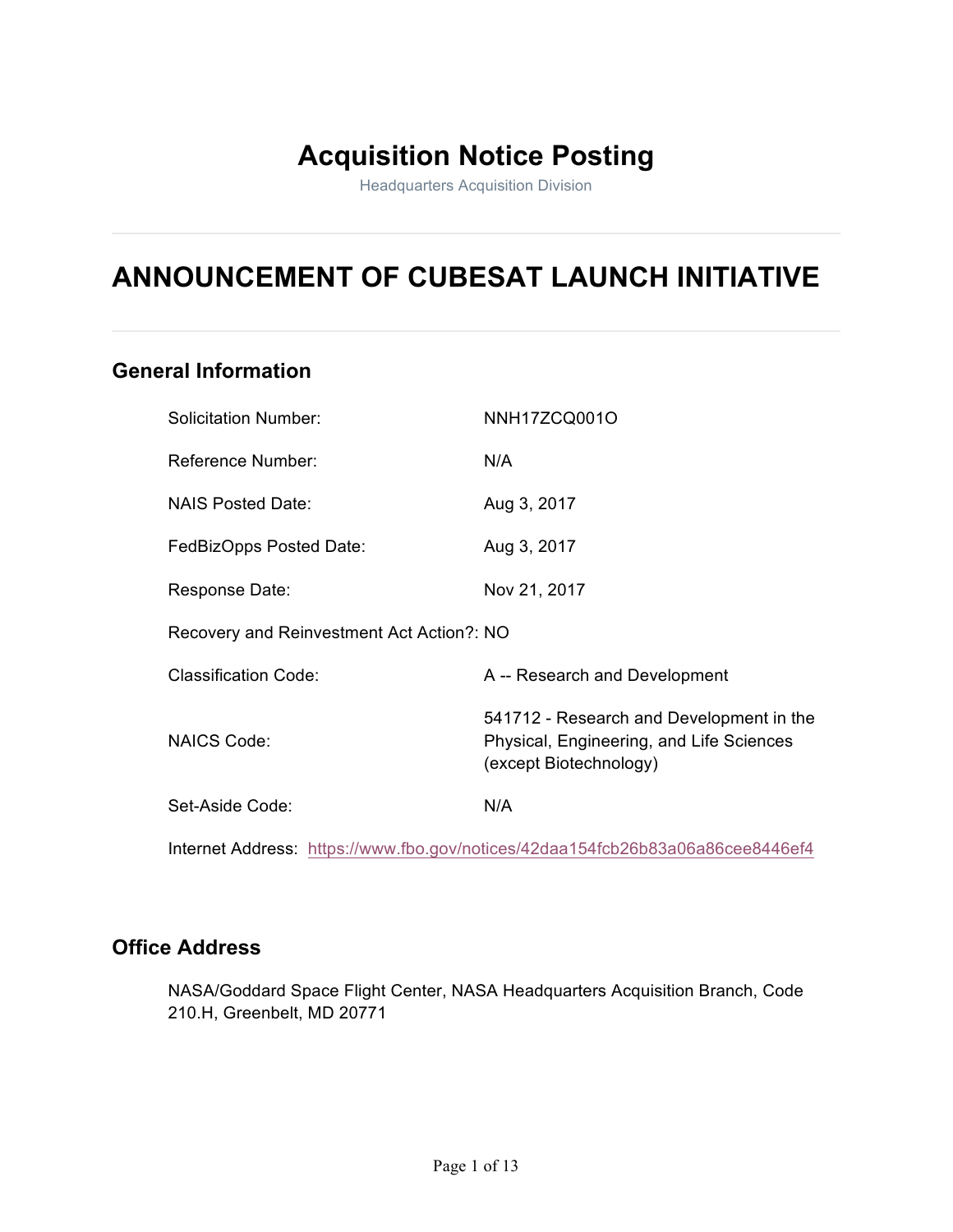# **Description**

## **1.0 INTRODUCTION AND BACKGROUND**

The National Aeronautics and Space Administration (NASA) Human Exploration and Operations Mission Directorate (HEOMD) anticipates making launch opportunities for a limited number of CubeSats available to NASA centers, U.S. not-for-profit organizations, or U.S. accredited educational organizations. The CubeSat Launch Initiative provides flight opportunities as secondary payloads on launches, as well as deployments from the International Space Station, currently planned for 2018–2021.

More information about the CubeSat Launch Initiative, including previously selected Respondents, is available at: http://go.nasa.gov/CubeSat\_initiative.

A CubeSat is a type of space research nanosatellite. The base CubeSat dimension is 10x10x11 centimeters (one "Cube" or "1U"). CubeSats supported by this Launch Initiative include volumes of 1U, 2U, 3U, and 6U. CubeSats of 1U, 2U and 3U size typically have a mass of 1.33 kilograms per 1U Cube. A 6U CubeSat typically has a mass range from 12 to 14 kg. The final mass is dependent upon the selected dispenser.

NASA anticipates using its authority to enter into one or more collaborative Agreements with selected Respondents ("Collaborators") to support the CubeSat Launch Initiative. Participation in the CubeSat Launch Initiative will be contingent upon selection by NASA and negotiation of an appropriate Agreement between NASA and the Collaborator.

Proposed CubeSat investigations must address an aspect of science, technology development, education, or operations encompassed by NASA's strategic goals and objectives as identified in the NASA Strategic Plan.

The NASA 2014 Strategic Plan is available at: http://www.nasa.gov/sites/default/files/files/2014\_NASA\_Strategic\_Plan.pdf

NASA will not transfer any funds to selected Collaborators under Agreements negotiated in response to this Announcement. Instead, NASA provides integration and other services as necessary to complete the launch activity. Collaborators will be responsible for securing funding to support the development of their CubeSat payload and for all other costs incurred by the Collaborator to participate in the CubeSat Launch Initiative. Moreover, a Collaborator may be required to reimburse NASA for the direct costs of the integration and launch activities in the event the Collaborator terminates the Agreement.

In an effort to equitably provide launch opportunities to as many CubeSat projects as possible, NASA, via the CubeSat Launch Initiative, is imposing a funding limit of \$300,000 for integration and launch services of any CubeSat mission selected regardless of size. This funding limit will generally be adequate to launch a CubeSat up to 3U in size into low-Earth orbit. If the complexity and orbit requirement for a mission exceeds this amount, the selected organization will be responsible for funding the additional cost.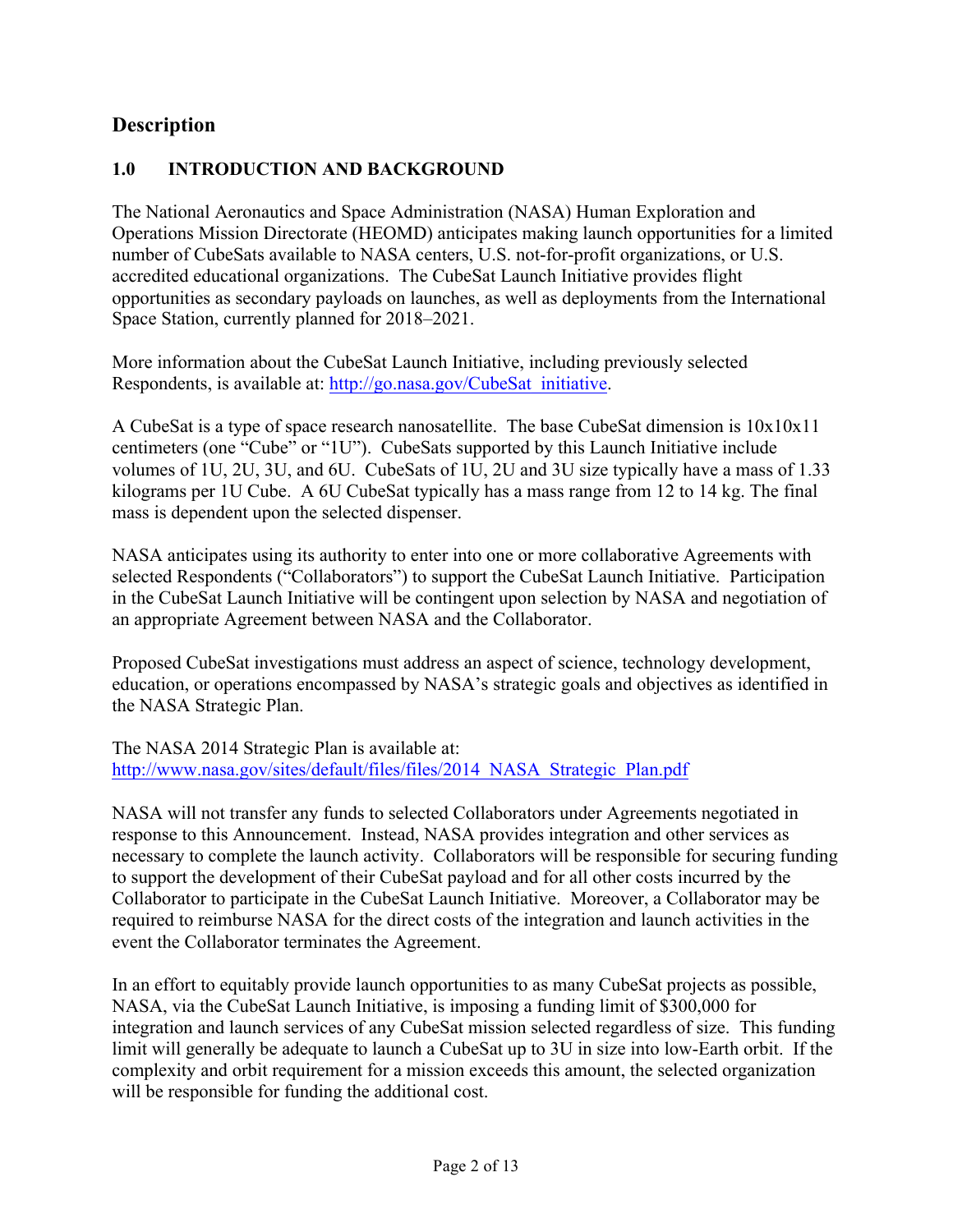At this time, NASA is not offering opportunities for payloads on the Space Launch System (SLS). However, NASA is tentatively planning to issue a CubeSat Launch Initiative call for future SLS secondary payloads in the 2018 timeframe. For future planning purposes, the SLS will provide unique launch opportunities for a limited number of secondary payloads (CubeSats) into deep space. Future flights of SLS will potentially provide accommodations for 6U, 12U, and 27U CubeSats. Secondary payloads will be located within the Universal Stage Adapter volume, taking advantage of excess performance not required for the primary mission. CubeSats aboard SLS will be able to have their own propulsion systems to reach deep space destinations.

## **2.0 GENERAL INFORMATION**

**Agency Name**: NASA (National Aeronautics and Space Administration)

**Opportunity Title**: Announcement of CubeSat Launch Initiative

**Response Date**: Electronic Proposals may be received until the close date on November 21, 2017 at 4:30 P.M. EST via email to hq-aes@mail.nasa.gov.

#### **Points of Contact**:

If you have any questions concerning this opportunity please contact:

| Anne Sweet                       | Jason Crusan          |
|----------------------------------|-----------------------|
| Telephone: 202-358-3784          | 202-358-0635          |
| Email: anne.sweet- $1$ @nasa.gov | jason.crusan@nasa.gov |

**Instrument Type(s)**: NASA may use Agreements negotiated under this Announcement in the form of Space Act Agreements (SAAs) or Cooperative Research and Development Agreements (CRADAs).

**Evaluation Panel**: Government personnel from NASA will participate in the evaluation of Proposals. All contractor personnel participating in the evaluation will be bound by conflict of interest provisions and appropriate non-disclosure requirements to protect proprietary information.

**Selection Notification**: Selection is anticipated by February 16, 2018.

**Submission Instructions**: All Proposals submitted in response to this Announcement must be emailed to hq-aes@mail.nasa.gov. Paper submissions will not be reviewed. Any material submitted in response to this Announcement will not be returned. Proposals may be submitted at any time before the response date. Proposals received by the Government after the response date and time will not be considered. If a Respondent is concerned about information security during transmission NASA has the ability to accept secure transmission. Contact the Point of Contact (Jason Crusan) for secure transmission requirements. Files must be submitted in a single bookmarked and searchable PDF of less than 10 Mb.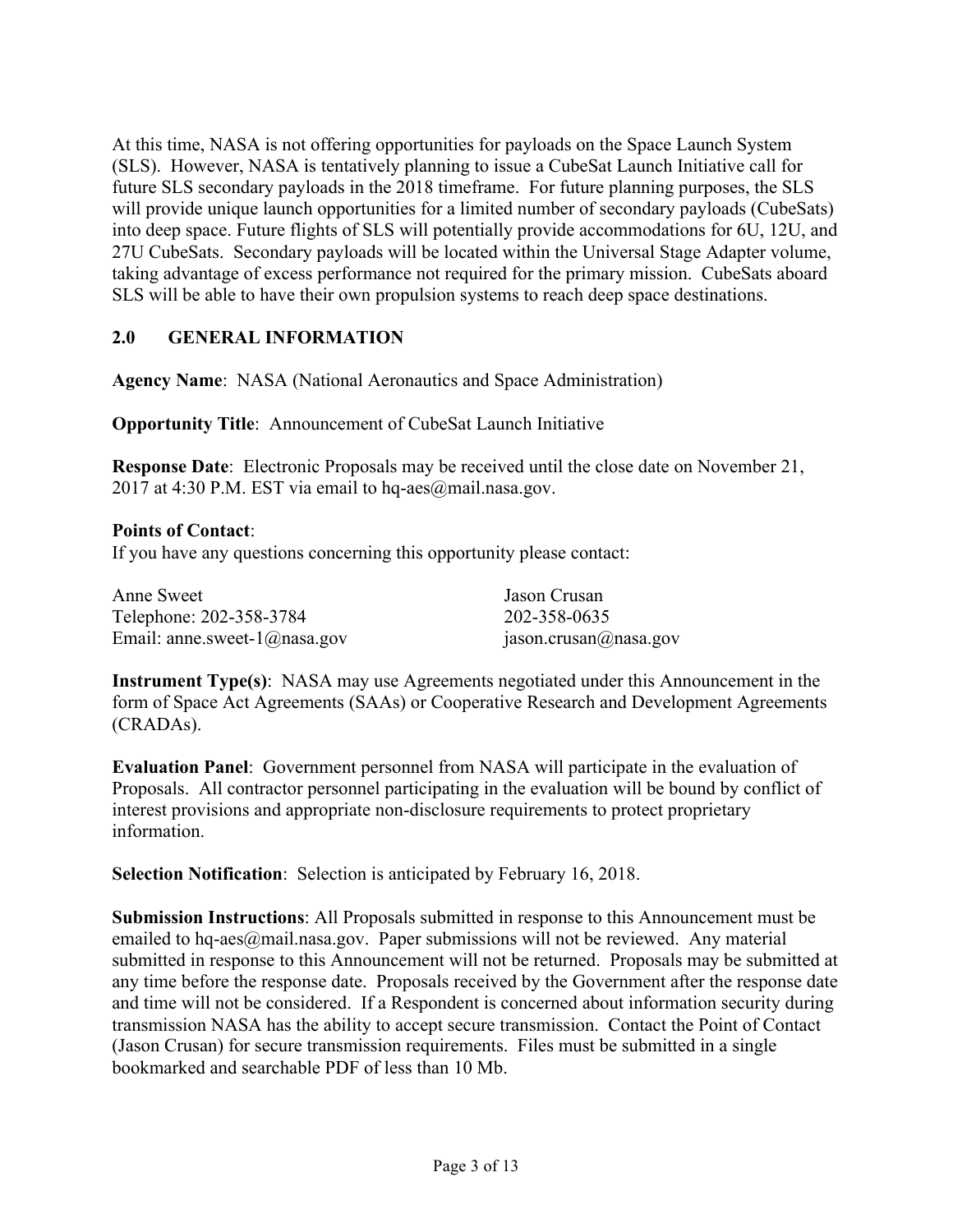NASA will not issue paper copies of this Announcement. This Announcement does not constitute an obligation for NASA to begin negotiations or enter into agreements with any Respondents to carry out this activity. NASA reserves the right to select for negotiations all, some, or none of the Proposals submitted in response to this Announcement. NASA provides no funding for reimbursement of Proposal development costs.

It is NASA's policy to safeguard all Proposals as confidential and privileged information, as provided by law. NASA will not, without permission of the Respondent, use the Proposal contents for other than evaluation purposes.

It is not NASA's intent to publicly disclose proprietary information obtained during this solicitation. To the full extent that it is protected pursuant to the Freedom of Information Act and other laws and regulations, information identified by a Respondent as "Proprietary or Confidential" will be kept confidential.

NASA reserves the right to amend or withdraw this Announcement at any time.

# **3.0 ELIGIBILITY INFORMATION**

## 3.1 Eligible Applicants

U.S. organizations meeting the following requirements are eligible to submit Proposals in response to this Announcement.

- The Respondent must be from a NASA center, a U.S. not-for-profit organization, or U.S. accredited educational organization.
- The Respondent is responsible for securing funding to support the development of the CubeSat payload prior to submitting the Proposal and for all other costs incurred by the Respondent to support its participation in the project. For a NASA CubeSat, a Respondent must have secured funding or identified a NASA solicitation for which a submittal is planned prior to January 1, 2018.
- The Respondent may be required to provide NASA reimbursement of direct costs of the integration and launch activities in the event the collaborator fails to meet its obligations under the collaboration agreement, or terminates the agreement.

#### 3.2 Eligible Payloads

Benefit to NASA. Each CubeSat investigation must demonstrate a benefit to NASA by addressing goals and objectives of the NASA Strategic Plan. More specifically, each CubeSat investigation must address an aspect of science, technology development, education, or operations encompassed by NASA's strategic goals and outcomes as identified in the NASA Strategic Plan.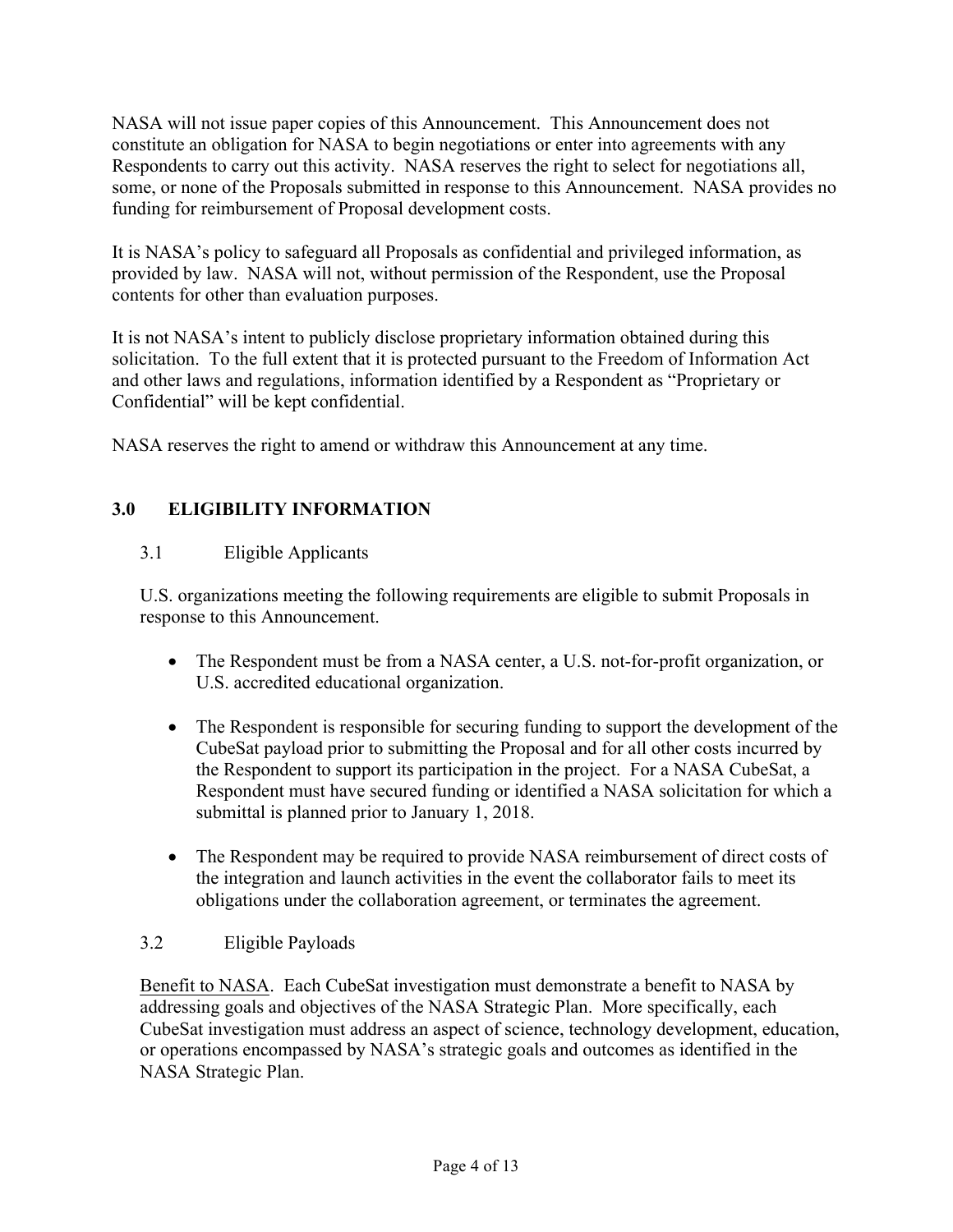Merit Review. Prior to submission of the Proposal, each CubeSat investigation must have passed an intrinsic merit review. In the review, goals and objectives of the proposed investigation must be assessed to determine the scientific, educational or technical quality of the investigation. The review will assess the overall alignment of the proposed investigation in addressing one or more of the science, technology, education, or operations goals or objectives identified in the NASA Strategic Plan. The merit review panel should be comprised of individuals not on the project team.

Feasibility Review. Prior to submission of the Proposal, each CubeSat investigation must have passed a feasibility review in which the technical implementation, including feasibility, resiliency, risk and the probability of success, was assessed. The feasibility review panel should be comprised of individuals not on the project team.

Launch Services Program (LSP) Requirements. To enhance compatibility with a Primary payload, each CubeSat payload should fully comply with the LSP requirements as described in "Launch Services Program, Program Level Dispenser and CubeSat Requirements Document (LSP-Req-317.01)." If a Respondent is unsure of compliance or would like to pursue a waiver to a requirement, the proposal should identify the requirement needing clarification or identify the specific requirement(s) you seek to have waived, and clearly state the rationale for waiver in the proposal.

# 3.3 Project Focus Area

Proposals must identify a primary and, if appropriate, secondary focus for their CubeSat effort, i.e., whether the Investigation addresses a scientific research question, a technology development/demonstration objective, or an education objective. Additional post-flight NASA-required Collaborator deliverables will depend on the CubeSat project focus and will be specified in the negotiated Agreement.

# **4.0 PROPOSAL EVALUATION AND SELECTION**

# 4.1 Evaluation and Selection Process

All Proposals will be screened to determine their compliance with the Eligibility (Section 3.0) and Proposal Instructions (Section 5.0) of this Announcement. Proposals that do not comply may be declared noncompliant and rejected without further review. A submission compliance checklist is provided in Section 5.0. This checklist provides Respondents a list of the items that NASA will check for compliance before releasing a Proposal for evaluation.

Proposals deemed compliant with this Announcement will be assessed by the Selection Recommendation Committee against the Evaluation Criteria outlined in Section 4.2. Respondents should be aware that NASA may request clarification of a specific point or points in a Proposal during the evaluation and selection process. Such a request and the Respondent's response shall be in writing.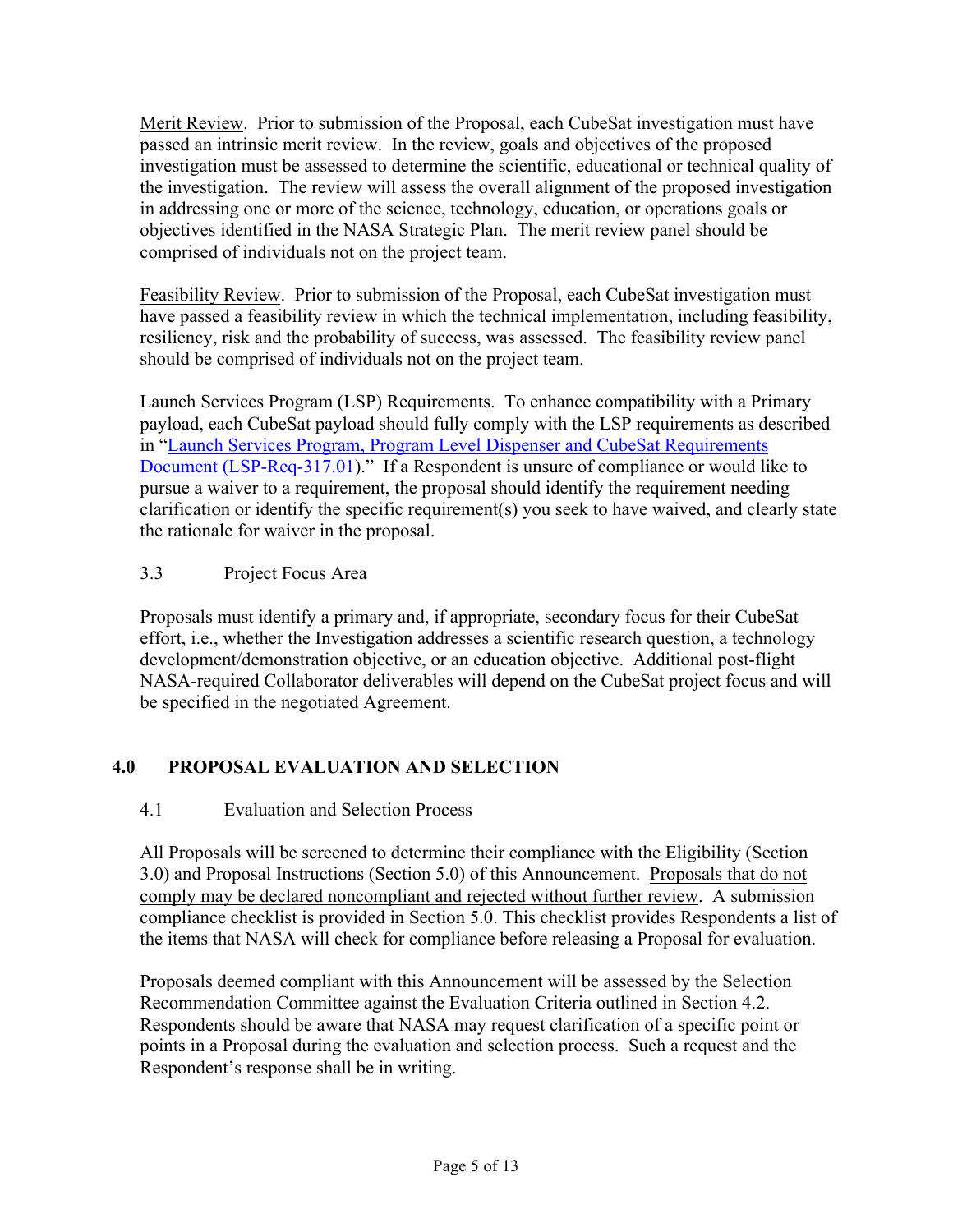The Selection Recommendation Committee members will independently assess the Proposals according to Evaluation Criteria outlined in Section 4.2. Afterwards, the Selection Recommendation Committee will develop a final prioritization based on their assessments of the Proposals.

4.2 Evaluation Criteria

4.2.1 Overview

The Evaluation Criteria below will be used to assess and prioritize the Proposals as described in Section 4.1. The Evaluation Criteria (which are defined more fully in the sections below) are as follows:

- Relevance to one or more NASA Strategic Goals or Objectives;
- Outcome of Scientific, Educational, or Technical Merit Review(s); and
- Outcome of Feasibility Review.

Standard evaluation factors for each of these criteria are described below. The Proposal prioritizations discussed in Section 4.1 will be based on these criteria. Relevance to one or more NASA Strategic Goals or Objectives is weighted 40%, Outcome of Scientific, Educational, or Technical review(s) is weighted 30%, and Outcome of Feasibility Review is weighted 30%.

4.2.2 Relevance to one or more NASA Strategic Goals or Objectives

Each CubeSat investigation must demonstrate a benefit to NASA by addressing goals and objectives of the NASA Strategic Plan.

The following factors will be assessed for the benefit to NASA. Proposals must include sufficient information and supporting details to allow assessment of these factors.

- Does the Proposal demonstrate that the CubeSat investigation provides benefits to NASA by addressing one or more of the goals and objectives of the NASA Strategic Plan?
- Are these the benefits that were reviewed in the merit review?
- Why is an orbital flight opportunity necessary or advantageous for providing these benefits to NASA?
- 4.2.3 Outcome of Scientific, Educational, or Technical Merit Review(s)

Each CubeSat-supported investigation must have passed an intrinsic merit review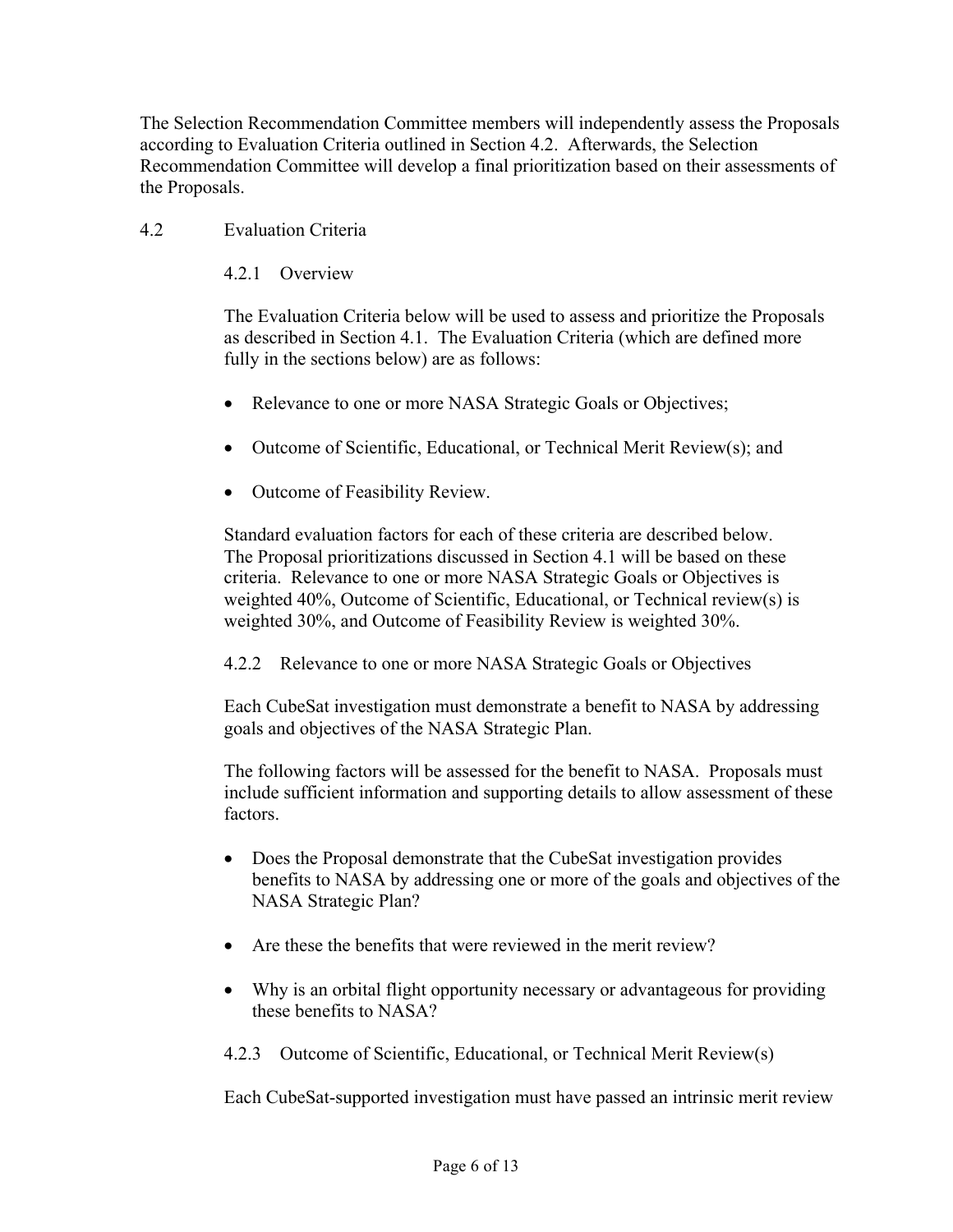in which the goals and objectives of the proposed investigation were assessed to determine the scientific, educational or technical quality of the investigation and the overall alignment of the proposed investigation to addressing one or more of the science, technology, education, or operations goals or objectives identified in the NASA Strategic Plan.

Reviewers will assess the following factors. Proposals must include sufficient information and supporting details to allow reviewers to assess these factors. The merit review panel should be comprised of individuals external to the project team.

- What was the merit review process?
- Was the merit review competitive or non-competitive?
- What were the qualifications of the merit review committee members (if possible identify by name, title, and expertise)?
- What factors did the merit review use to assess merit?
- What was the outcome of the merit review?
- How did the Respondent respond to and/or address the findings of the merit review?

NASA is not specifying how the merit review should be conducted. NASA is, however, requiring that a determination of the merit of the CubeSat investigation be conducted **prior** to the Proposal being submitted.

Any supporting documentation from the merit review that is useful in supporting this assessment may be included in the Proposal as an Appendix.

#### 4.2.4 Outcome of Feasibility Review

Each CubeSat investigation must have passed a feasibility review in which the technical implementation, including feasibility, resiliency, and the probability of success, was assessed.

Reviewers will assess the following factors. Proposals must include sufficient information and supporting details to allow reviewers to assess these factors. The feasibility review panel should be comprised of individuals external to the project team.

- What was the feasibility review process?
- What were the qualifications of the feasibility review committee members (if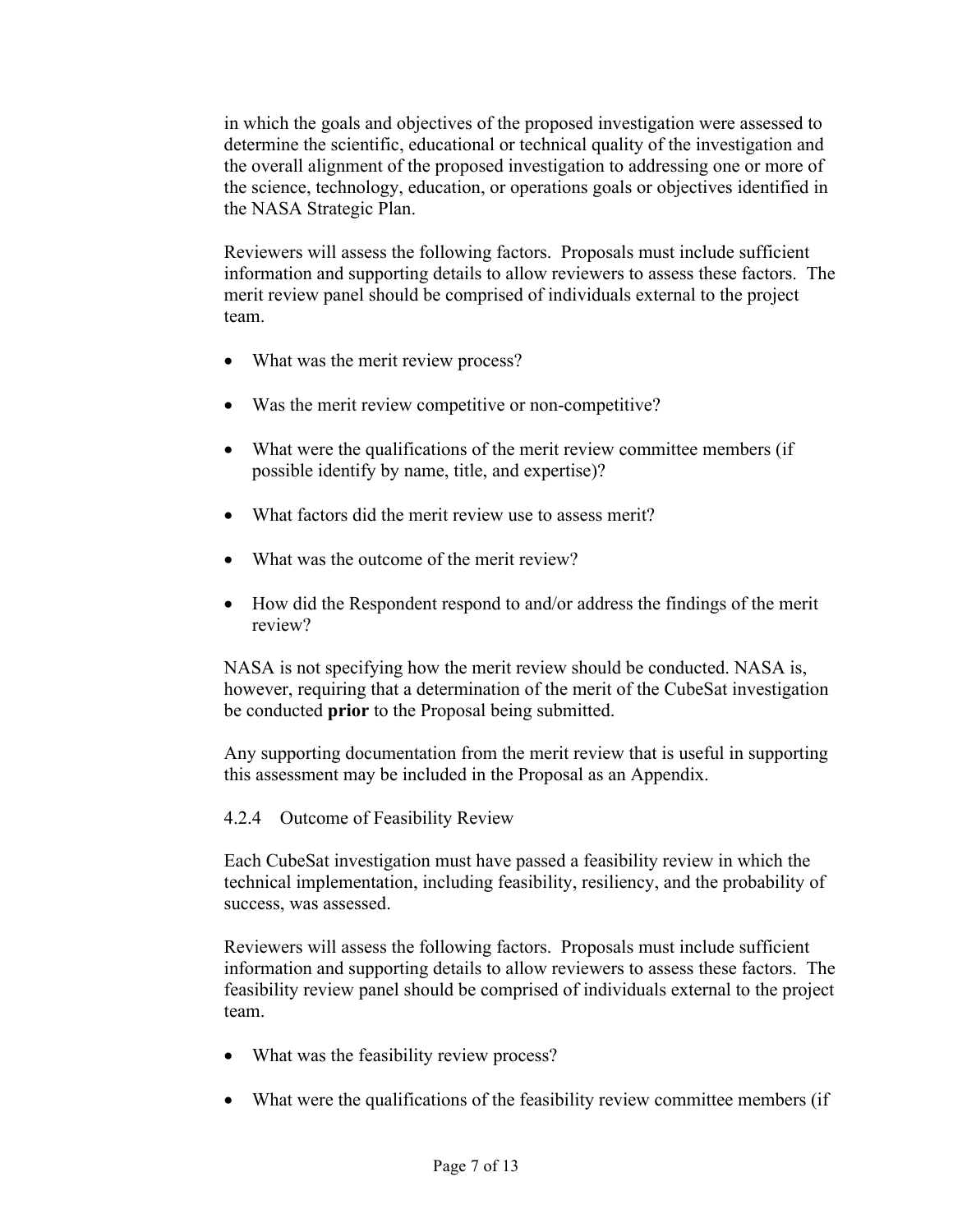possible identify by name, title, and relevant expertise)?

- What factors did the feasibility review use to assess feasibility?
- How were the management team roles, experience, expertise, and the organizational structure of the team assessed? Please note any past experience with CubeSat development.
- How was the technical development risk associated with the overall CubeSat mission assessed?
- If the CubeSat investigation requires critical technology development for flight readiness, how were the areas assessed, and how were the plans for completing technology development assessed?
- Concerning the development of the CubeSat for flight, how was the probability of success assessed?
- What was the outcome of the feasibility review?
- How did Respondent respond to and/or address the findings of the feasibility review?
- Is there sufficient financial support for the development of the CubeSat payload and for all other costs incurred by Respondent to support its participation in the project?

NASA is not specifying how the feasibility review should be conducted. NASA is, however, requiring that a determination of the feasibility of the CubeSat investigation be conducted **prior** to the Proposal being submitted.

Any supporting documentation from the feasibility review that is useful in supporting the assessment, including project schedules, risk management plans, and/or project development plans, may be included in the Proposal as an Appendix.

#### 4.3 Selection Factors

As described in Section 4.1, the results of the Proposal evaluations based on the criteria described in section 4.2 and the subsequent Selection Recommendation Committee deliberations will be considered in the selection process.

The Selection Recommendation Committee may take into account a variety of programmatic factors in deciding whether or not to select Proposals, including, but not limited to, available launches, Launch Service requirements waiver requests, and maintaining a programmatic and scientific balance across the sponsoring organizations. Special consideration may be given to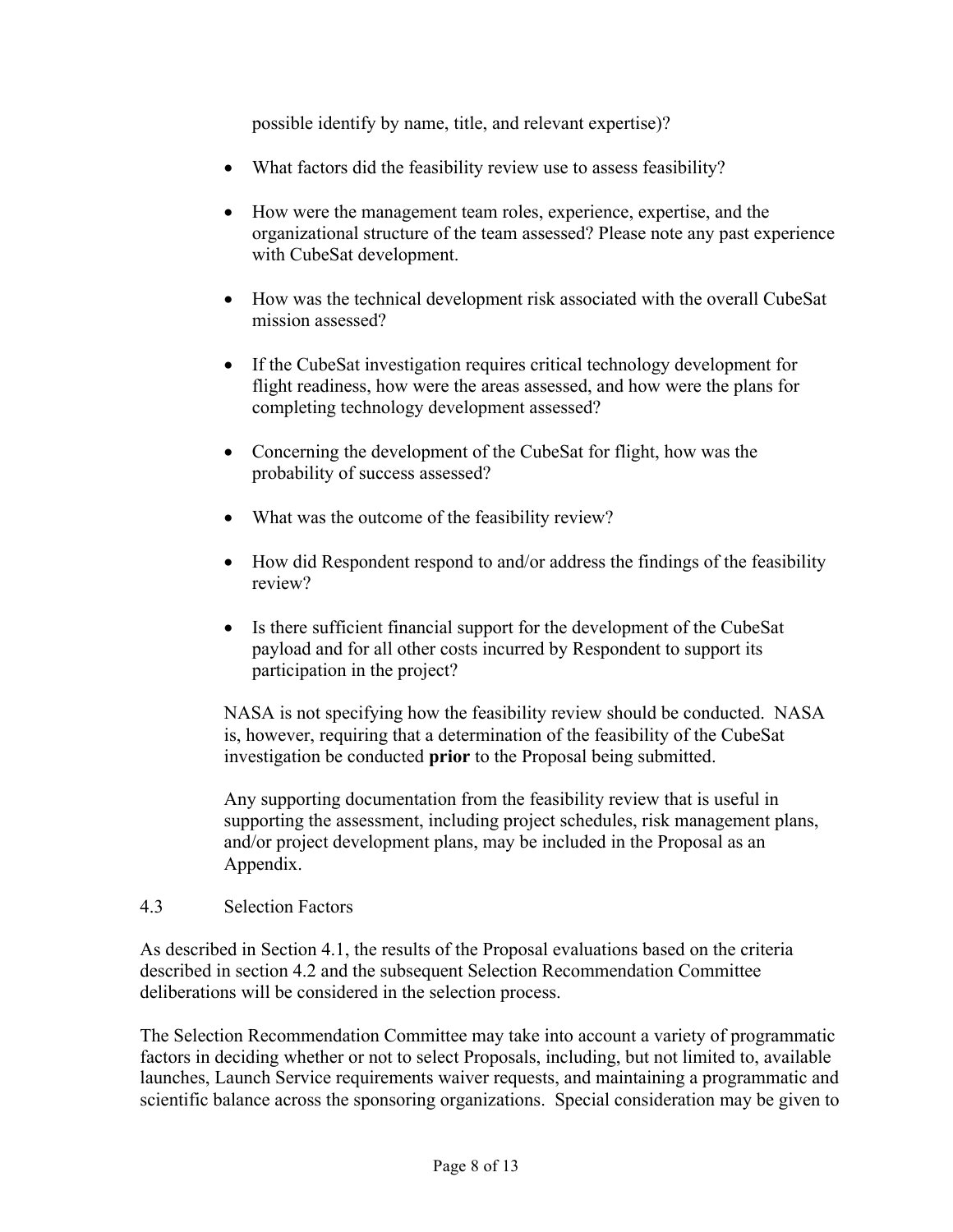proposals that geographically broaden program participation to states that have not previously been selected by the CubeSat Launch Initiative. Those states include: Delaware, Kansas, Maine, Mississippi, Nebraska, Nevada, New Hampshire, North Carolina, Oklahoma, South Carolina, South Dakota, Wyoming and Puerto Rico. Previous CubeSat Launch Initiative selectees are encouraged to partner with and/or mentor organizations from these states.

The Selection Authority shall be the Associate Administrator for Human Exploration and Operations.

## 4.4 Selection Notification

The Selection Recommendation Committee will produce a prioritized list of proposed CubeSat investigations. NASA will negotiate agreements with respondents recommended for selection as manifest opportunities are available. Selection recommendation does not guarantee the availability of a launch opportunity.

Selected Proposals from any prior announcements that resulted in a prioritization for a launch opportunity will generally take precedence over the results of this Announcement. Manifest order will generally be in priority order unless critical needs dictate an earlier launch or available flight opportunities enable an earlier launch.

NASA will notify all Respondents of the results of the evaluation and prioritization process. After the completion of the evaluation and prioritization process, NASA will begin negotiations with the selected Respondent in priority order from the Selection Recommendation Committee. The purpose of the negotiations is to define the terms and conditions of the Agreement supporting Collaborators' participation in the project and to align the recommended Proposals with the anticipated launch manifest. The Selection Authority will make the final selection of those approved for this opportunity after the completion of negotiations, depending on the outcome of the negotiations.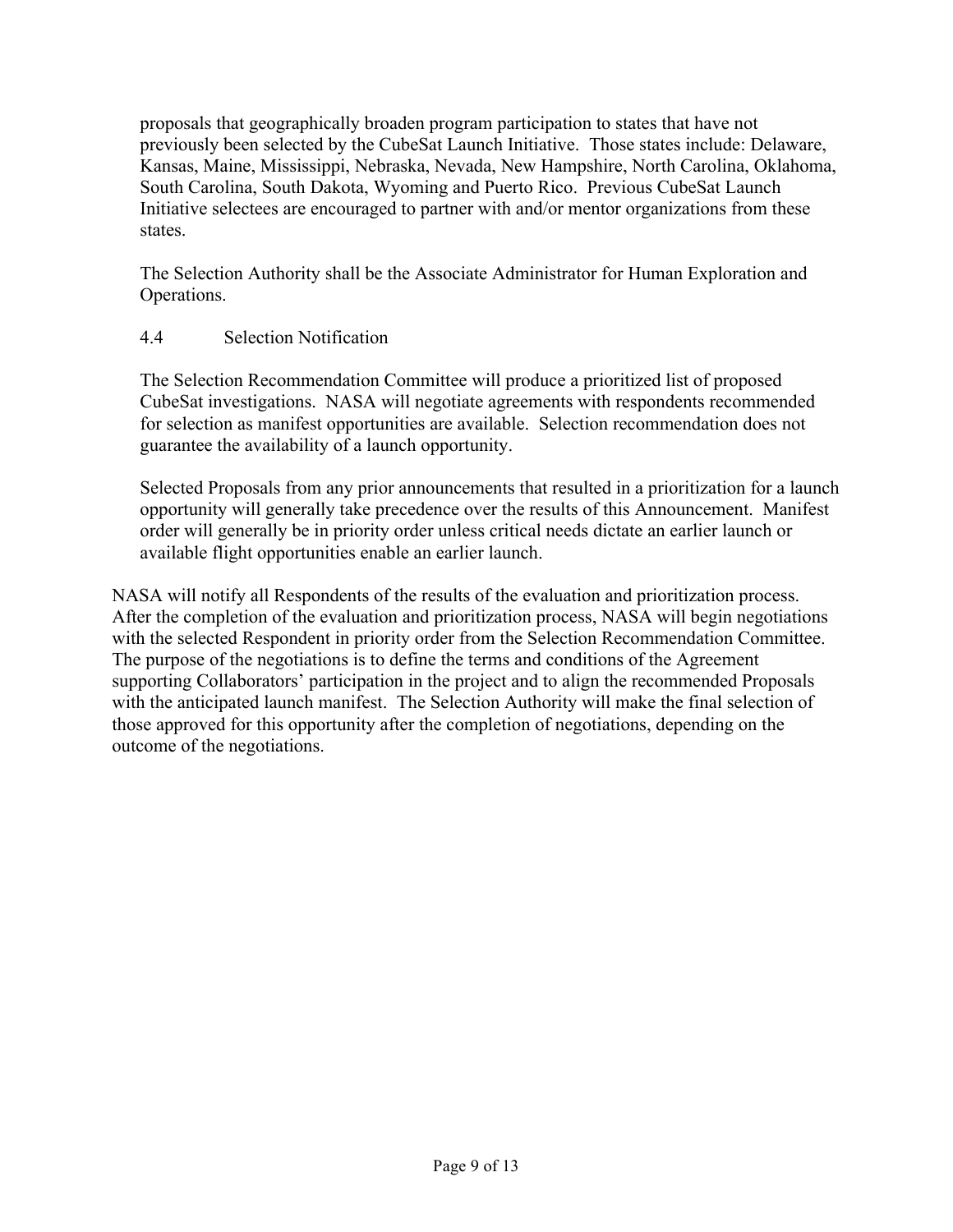## **5.0 PROPOSAL INSTRUCTIONS**

Proposals must comply with the following requirements.

#### **Page Limitations**

| <b>Proposal Section</b>         | <b>Total Pages</b> |
|---------------------------------|--------------------|
| Proposal Cover Page             | 1                  |
| Proposal Title Page             | 1                  |
| Points of Contact               | 1                  |
| Proposal Abstract               | 750 words          |
| Proposal Detail                 | 10                 |
| Appendix                        |                    |
| Resumes                         | No Page Limit      |
| <b>Compliance Documents</b>     | No Page Limit      |
| <b>Additional Documentation</b> | No Page Limit      |

Pages in excess of the page limitations for each section will not be evaluated. A page is defined as one (1) sheet of 8½ x 11 inches using a minimum of 12-point font size for text and 8-point font size for graphs.

Files must be submitted in a single bookmarked and searchable PDF of less than 10 Mb.

There is no limit on appendix documentation. The intent is to allow Proposals to include current documentation in its current format without having to alter or create any documents.

#### **The Proposal must include the following sections, in this order:**

**Proposal Cover Page**: Title of Announcement and Proposal Contact Information. An optional graphic image may be included.

**Proposal Title Page**: Title and Notice of Restriction on Use and Disclosure of Proposal Information, if any; CubeSat Mission Parameters and CubeSat Project Details Tables (see below for Table format)

**Points of Contact**: List contact information for all Points of Contact (POCs), including a Technical Point of Contact. For each POC, provide: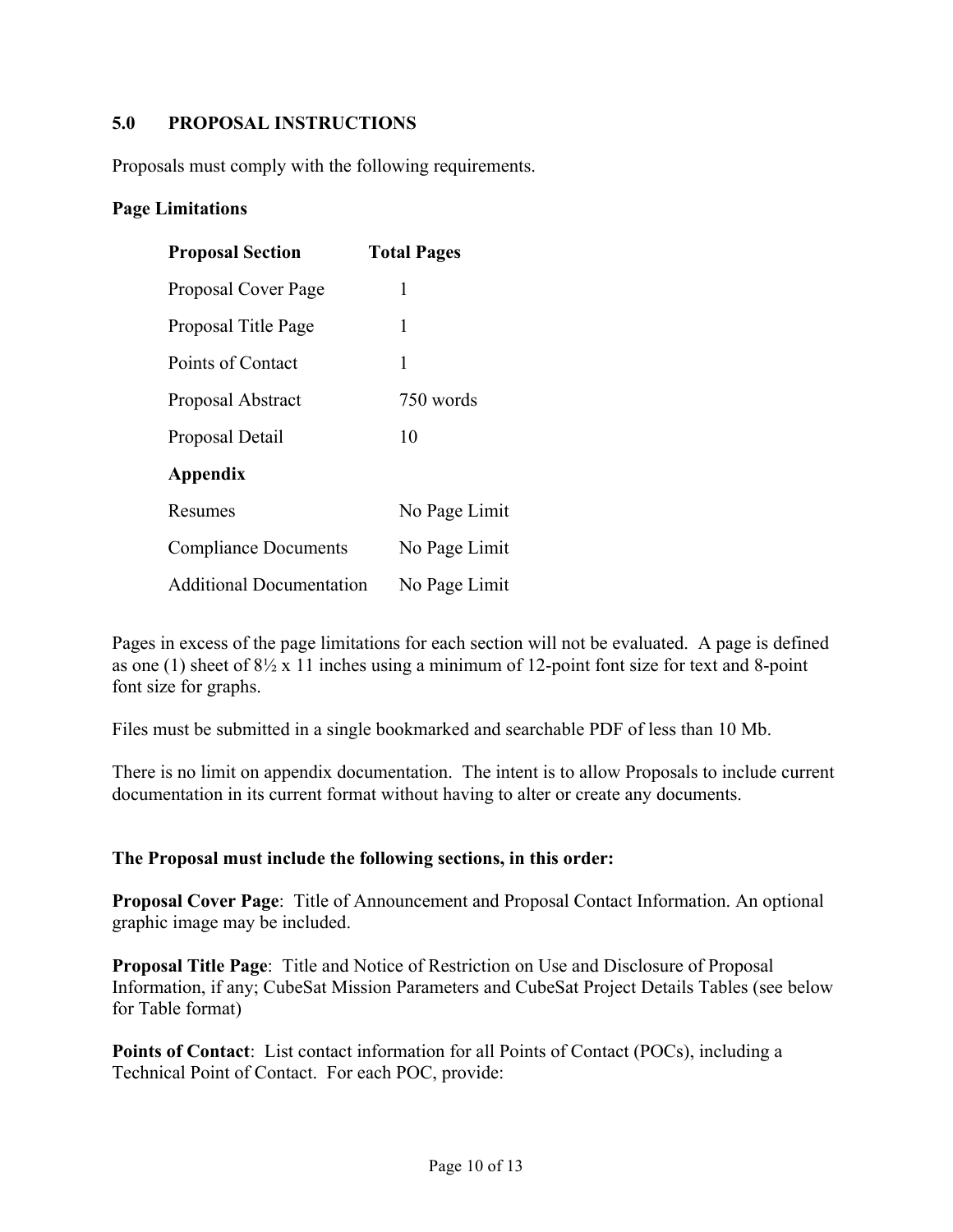- a. Name
- b. Title
- c. Address
- d. Phone
- e. Fax
- f. Email

**Proposal Abstrac**t: Executive summary describing the prominent and distinguishing features of the proposed CubeSat.

**Proposal Detail**: The Proposal shall contain sufficient information to enable reviewers to determine whether the Proposal complies with the Eligibility Information (Section 3.0) and to assess the Proposal based on the Evaluation Criteria (Section 4.2). The proposal shall also include:

- CubeSat primary and, if appropriate, secondary focus area: scientific research question, technology development/demonstration, or education.
- CubeSat Development: schedule for remaining CubeSat development that supports a launch in 2018–2021.
- Summary of Requirement compliance or required potential waivers.
- A CubeSat Mission Parameters Table using the following format:

| <b>CubeSat Mission Parameters</b> |      |              |               |  |                           |                                                                     |                   |                            |
|-----------------------------------|------|--------------|---------------|--|---------------------------|---------------------------------------------------------------------|-------------------|----------------------------|
| Mission<br>Name                   | Mass | Cube<br>Size | Desired Orbit |  | Acceptable<br>Orbit Range | 400 km $\omega$ 51.6<br>degree incl.<br>$Acceptable -$<br>Yes or No | Readiness<br>Date | Desired<br>Mission<br>Life |
|                                   |      |              | Altitude      |  |                           |                                                                     |                   |                            |
|                                   |      |              | Inclination   |  |                           |                                                                     |                   |                            |

• A CubeSat Project Details Table using the following format:

| <b>CubeSat Project Details</b>                            |           |                     |              |                               |                                  |                             |
|-----------------------------------------------------------|-----------|---------------------|--------------|-------------------------------|----------------------------------|-----------------------------|
| Student<br>Focus Area(s)<br>(e.g. science,<br>Involvement |           | <b>NASA Funding</b> |              | Sponsoring<br>Organization(s) | Collaborating<br>Organization(s) |                             |
| technology,<br>education)                                 | Yes or No | Yes or<br>No.       | Organization |                               | List                             | International-<br>Yes or No |
|                                                           |           |                     |              |                               |                                  |                             |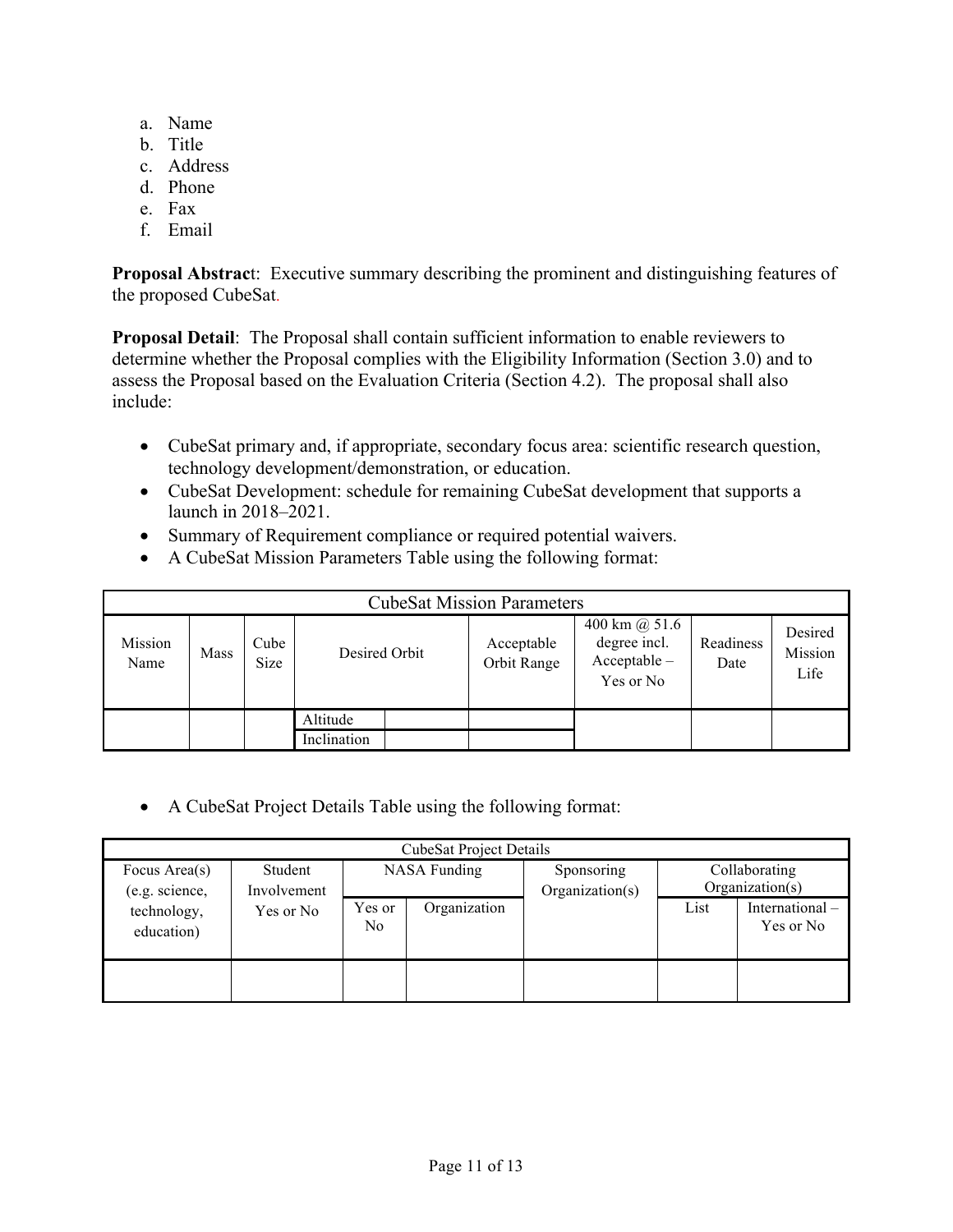• If applicable, a Launch Services Program, Program Level Dispenser and CubeSat Requirements Document (LSP-Req-317.01) Waiver Request Table

| Launch Services Program, Program Level Dispenser and CubeSat Requirements Document<br>(LSP-Req-317.01) Waiver Request Table |                                |  |  |  |
|-----------------------------------------------------------------------------------------------------------------------------|--------------------------------|--|--|--|
| Requirement                                                                                                                 | <b>Reason Waiver Requested</b> |  |  |  |
|                                                                                                                             |                                |  |  |  |
|                                                                                                                             |                                |  |  |  |
|                                                                                                                             |                                |  |  |  |
|                                                                                                                             |                                |  |  |  |

- Funding Commitment: letter(s) demonstrating sufficient financial support for remaining CubeSat development. For a NASA CubeSat planning to submit a proposal under a NASA solicitation, provide a statement identifying the solicitation and its required response date.
- Note for Proposals identified with an Education Focus Area: If the proposed CubeSat includes outreach components, the proposal must include a description of the education plan.

#### **Proposal Appendix**:

- **Resumes**
	- o Resumes shall be included for key personnel. In general, resumes should be limited to no more than 1–2 pages each.
- **Compliance Documents**
	- o Include any documents necessary to supplement the Proposal text and satisfy the requirements of the compliance checklist (see below).
- **Additional documentation**
	- o Include any documentation in the appendix that validates or supports the Proposal, such as plans for the remaining CubeSat development, and technical risks and their mitigation plans.

#### **Compliance checklist and required documents**

- o Respondent is a NASA center, a U.S. not-for-profit organization, or an accredited U.S. educational organization
- o Proposal includes demonstration of the benefits to NASA based upon the 2014 NASA Strategic Plan
- o Proposal identifies a project focus area
- o Proposal includes a description of the merit review process and outcome including review committee membership